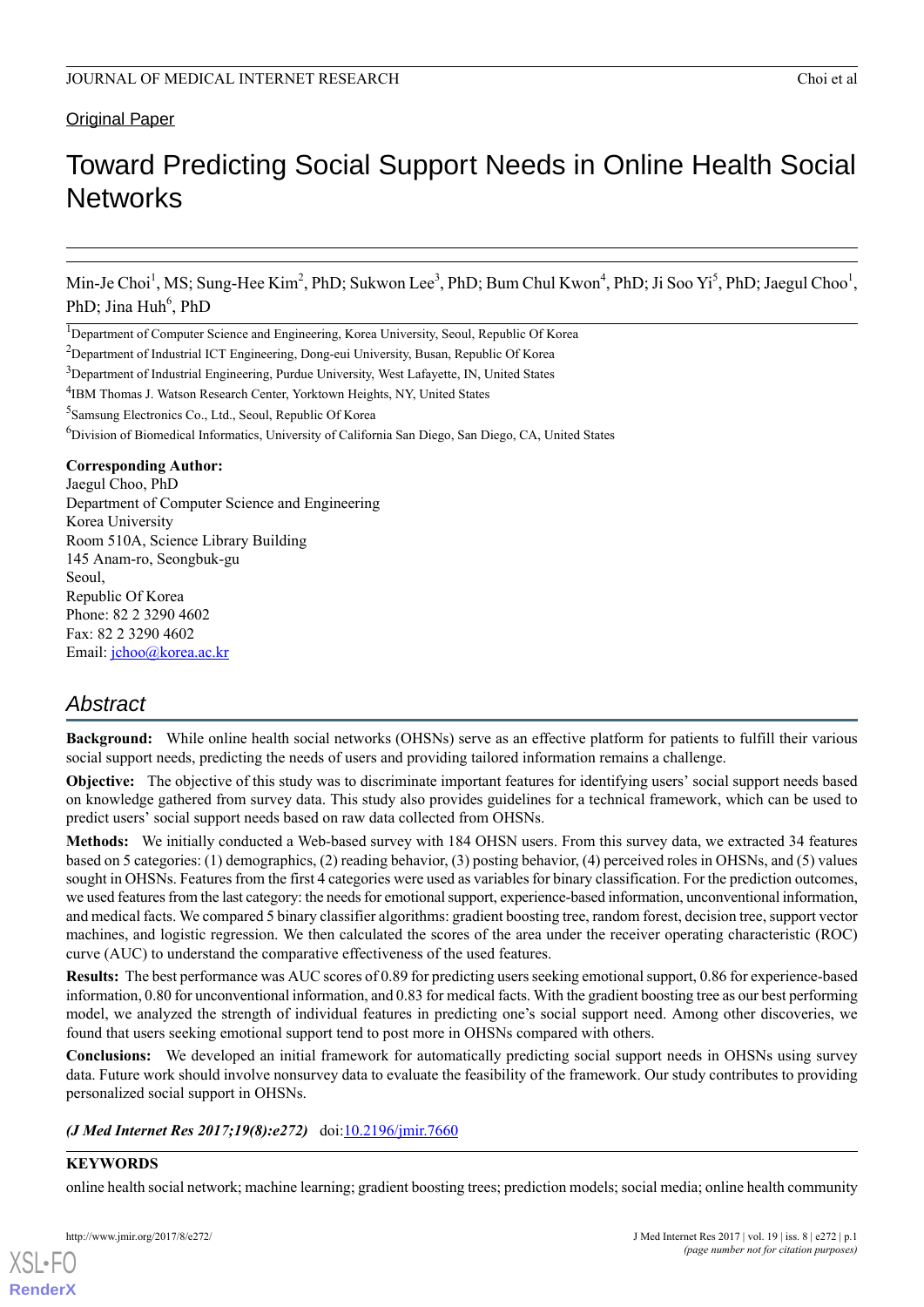## *Introduction*

The social support model  $[1,2]$  $[1,2]$  $[1,2]$  $[1,2]$  received substantial interest in the field of medical informatics. According to the model, social support consists of emotional [[3\]](#page-7-2) and informational [[2\]](#page-7-1) support; the latter can further be specified into experience-based information [[4\]](#page-7-3), unconventional information, and medical facts [[5\]](#page-7-4). Online health social networks (OHSN) users exchange emotional support by encouraging and sympathizing with others. Experience-based information includes a user's experience and feelings about previously tried treatments or diet, or symptoms one had to undergo while suffering from a specific illness [\[6-](#page-7-5)[8\]](#page-7-6). Unconventional information, though similar to experience-based information, lacks scientific background and comprises more radical approaches and treatments [[9\]](#page-7-7). Fresh information on upcoming medicine or treatments is also included in this category. Lastly, medical facts refer to traditional medical information, such as experiments and other statistical data as well as published writings on illnesses and treatments, such as a doctor's online blog. Patients have their own social support needs, and correctly understanding social support needs and providing adequate measures has positive effects on patients of both mental and physical conditions [[10-](#page-7-8)[12\]](#page-8-0).

This model further developed as the Internet became prevalent to the general public, with OHSNs (eg, PatientsLikeMe [[13\]](#page-8-1), WebMD [[14\]](#page-8-2), Diabetes Daily [\[15](#page-8-3)], and Facebook [[9](#page-7-7),[16\]](#page-8-4)) emerging as a scalable platform for social support and improving health behavior. One underlying reason of its success is the variety of generated contents available. Some OHSN users prefer not to interact with others and just get information, while others prefer to bond with other patients via the Internet [[17,](#page-8-5)[18\]](#page-8-6). Unlike blogs or websites, which are updated by a few moderators with sufficient expertise, content in OHSNs is generated by diverse users with different interests and knowledge levels. Posts and threads are created around interesting topics, which provide better feedback compared with the one-way information delivery inherent in conventional websites. Also, the type of support both requested and generated in OHSNs are not restricted to refined medical facts, but comprises a wide range varying from unscientific, radical experiments to reassurance from peers. Simply put, OHSNs provide excellent grounds for users to fulfill their social support needs.

However, because of this abundance of information, OHSNs also suffer from several problems regarding the sustainability of a community. Most OHSN users visit these social networks in hope of effectively finding information relevant to their immediate needs. Having to instead search through a plethora of text or not being able to receive any replies to questions lead to exhaustion and frustration, making users visit only sporadically and seldom return. This may lead to shortened retention, a common problem with any technology adoption [[19\]](#page-8-7). Monotonous support services to users will increase attrition [[20](#page-8-8)[,21](#page-8-9)] due to the lack of personalization in the content and the support users are receiving, possibly causing user migration [[22](#page-8-10)[-24](#page-8-11)].

A possible solution for OHSNs to both serve as a social support platform as well as maintain users is to provide customized information on an individual basis. This seemingly idealistic task can be materialized by using the vast amount of data provided by OHSNs, such as user-generated postings, user logs (eg, page visit records), and profiles that we can use as potential predictive factors for understanding each user. User characteristics in OHSNs include users' self-reported profiles, visiting frequency, contents of users' posts, the posts users have read, and so on. With an increasing effort from hospital institutions providing OHSNs (eg, Mayo clinic [[25\]](#page-8-12), patient-powered research networks [[16](#page-8-4)[,26](#page-8-13)]), medical records data can further be used to predict users' personalized social support needs. By applying state of the art machine learning and analysis techniques on these data sources, we can create a data-driven framework that accurately predicts users' social support types and needs, and then provides useful information or advice based on such prediction results.

However, an unrefined prediction model based on all available data is likely to suffer from high computational cost as well as low accuracy. There is a strong need to identify which features are important for prediction. Also, such raw data is difficult to merge with previously obtained knowledge. In this aspect, surveys are more effective in understanding unknown user behavior as they can be designed based on previous understandings as well as pinpointing possible behavior types.

Thus, in this study, we developed a framework for predicting users' social support needs using a more refined form of data from a carefully designed survey [\[17](#page-8-5)]. The survey was based on in-person interviews aimed to identify the most important aspects of OHSN user behaviors. We developed a prediction model using the survey outcomes and evaluated the results to discover which different data types potentially available in actual OHSNs best represent the behavioral aspects of known social needs. Our findings help channel our efforts toward data types critical in generating tailored support for OHSN users.

## *Methods*

#### **Data Collection and Processing**

From our prior work, we conducted a Web-based survey about their activities and behaviors in OHSN use [[17\]](#page-8-5). The survey consisted of 21 multiple-choice questions on a 5-point scale ranging from strongly disagree to strongly agree to corresponding statements and 4 open-ended questions. We used the survey results from our previous work [[18\]](#page-8-6). We conducted interviews with OHSN users to identify various characteristics of user needs observed in OHSN and adapted the surveys based on existing validated social support inventories [\[27](#page-8-14),[28\]](#page-8-15) and our interview results.

Survey targets were OHSN users interested in chronic diseases, including: HIV, cancer, diabetes, weight management, heart disease, attention deficit hyperactivity disorder, Parkinson's disease, fibromyalgia, depression, and bipolar disorders. Previous results show that patients with chronic diseases increasingly seek more social support in OHSNs [[29\]](#page-8-16). Because our intention was to predict social support needs, and because

```
XSL•FO
RenderX
```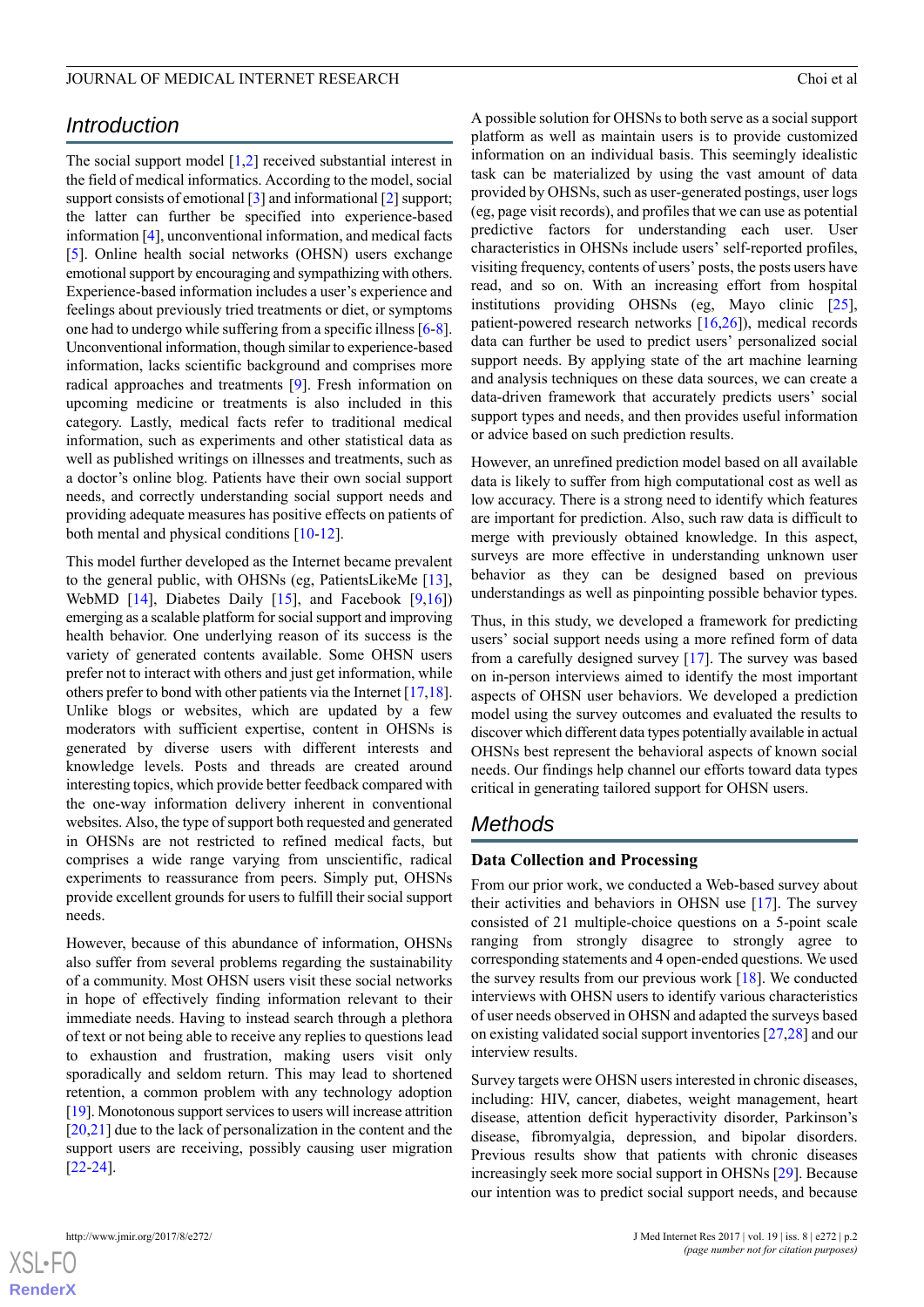this is a first study to predict information needs based on meta information of OHSN use, we decided to scope our work within a previously known group of OHSN users who have increased social support needs—those interested in chronic illness.

We recruited participants from Web-based advertisements including Google and Facebook, and high traffic OHSNs (eg, reddit) suggested from the Google Ranking Algorithm, and we asked the participants to fill out the survey. A total of 184 participants, who have visited any OHSNs at least once in the past and were over 18- years old, responded to the survey.

We encoded the survey responses into a  $184 \times 38$  matrix with 184 respondents, 34 features, and 4 outcome variables (see [Multimedia Appendix 1\)](#page-7-9). There were 21 multiple-choice questions with values assigned from 1 to 5, where 1 corresponds to the strongest level of disagreement and 5 to the strongest level of agreement toward the question. Two coders first discussed the coding scheme of grouping similar answers and assigning a categorical value for each group of answers using the first 10 responses of the 4 open-ended questions. Afterward, the coders independently coded all of the rest of the responses, and then compared their responses to reach an agreed result if there were any discrepancies. The resulting agreed results became our coding results

The survey questions included 5 categories: reading, posting, demographic, role, and values sought. The first 4 categories are indicators for collecting features of various user behaviors in OHSNs. These questions contain posting or reading preferences, one's demographic status, self-perceived roles within a community, and so on. On the other hand, values sought questions contain information on the prediction outcome variables. To collect 4 prediction outcome variables on the 4 social support needs, we asked the following question: "The reason for visiting the online health support group is," which had 4 multiple-choice questions asking whether users visit OHSNs to obtain emotional support (ExchangeEmo), experience-based information of others, (HearExp), unconventional information (GetUnusualInfo), or medical facts (SpecificSearch) (See [Multimedia Appendix 1](#page-7-9) for exact survey questions and corresponding responses).

To develop the 4 binary classifiers predicting social support needs, for each classifier, we assigned TRUE class values to the users who responded 5 (strongly agree) or 4 (agree) to each values sought question. The rest of the users were assigned a NEGATIVE class. For instance, if 1 respondent rated 5 for ExchangeEmo but 1 for HearExp, the user was classified as TRUE for the ExchangeEmo classifier and NEGATIVE for the HearExp classifier. We can assume that this person has a strong need for sharing emotional peer support, but is less inclined toward hearing from the experiences of others. The rationale behind this selection is that lowering the threshold of positive values to 3 dilutes the strength of characteristics inherent in features representing a specific social support need, while further increasing the threshold to separate scores of 4 and 5 increases bias. Also, excluding 3 from classification removes at least 53 of 184 training data samples (28.8%) of the training data (See [Multimedia Appendix 1](#page-7-9) – SpecificSearch). Therefore, this selection method was adopted to both preserve strong characteristics and data size.

#### **Classification Algorithms**

We performed our classification task using a wide variety of machine learning algorithms, which have been heavily applied to binary classification. We selected gradient boosting tree (GBT) [[30](#page-8-17)[-32](#page-8-18)], support vector machines (SVM) [\[33](#page-8-19)], decision tree  $[34]$  $[34]$ , random forest  $[35]$  $[35]$ , and logistic regression  $[36]$  $[36]$  as classifiers to compare the evaluation results. We built 4 models (predicting each of the 4 social support needs) for each classifier.

We used the area under the receiver operating characteristic (ROC) curve (AUC) value as the performance measure [[37\]](#page-8-23). A large AUC value over 0.8 denotes a reasonably good prediction rate [\[38](#page-8-24)], while an AUC value of 0.5 is equal to the predictability of a purely random output such as a coin flip. One advantage of adopting the AUC measure is that it is invariant of data imbalance. It measures how well positive data samples are ranked higher than negative samples, and produces reliable results even in positively or negatively skewed datasets. In addition, the AUC measure contains information on all possible precision and recall value pairs as it uses various threshold values of the classifier output about whether a value is positive or negative [[39\]](#page-8-25). For these reasons, we used AUC throughout our experiments.

We included the correlations between the features and each outcome variable to report the direction of association missing in the AUC values (see [Multimedia Appendix 3\)](#page-7-10).

Each prediction model followed the following steps, where averaging the outcomes from multiple epochs was performed to compensate for the relatively small sample size:

1. Randomly split data into 70/30, where 70.1% (129/184) of samples are used as a training set and the remaining 29.9% (55/184) as a test set.

Train on the training set from (1).

Run predictions on the test set from (1), and compare the predicted scores with the true scores of the outcome variable.

Calculate AUC score of the predictability shown in (3).

- 2. Iterate steps  $(1)$   $\sim$  (4) 50 times, with each iteration producing an AUC score.
- 3. Average the resulting 50 AUC scores.

We then conducted multiple experiments on each outcome variable, using only 1 feature at a time. The AUC values here corresponded to the strength of an individual feature's predictability toward each social support need.

We used 1 feature at a time to measure the prediction power of 1 single variable on the outcome, instead of finding the best subset of features for maximal prediction accuracy. While feature selection methods may improve overall prediction results, this method does not match our aim toward discovering which individual features contain high predictive powers. Furthermore, advanced machine learning algorithms, such as GBT, random forests, and others, can properly use highly important variables while ignoring unimportant variables, given a large number of variables.

 $XS$  $\cdot$ FC **[RenderX](http://www.renderx.com/)**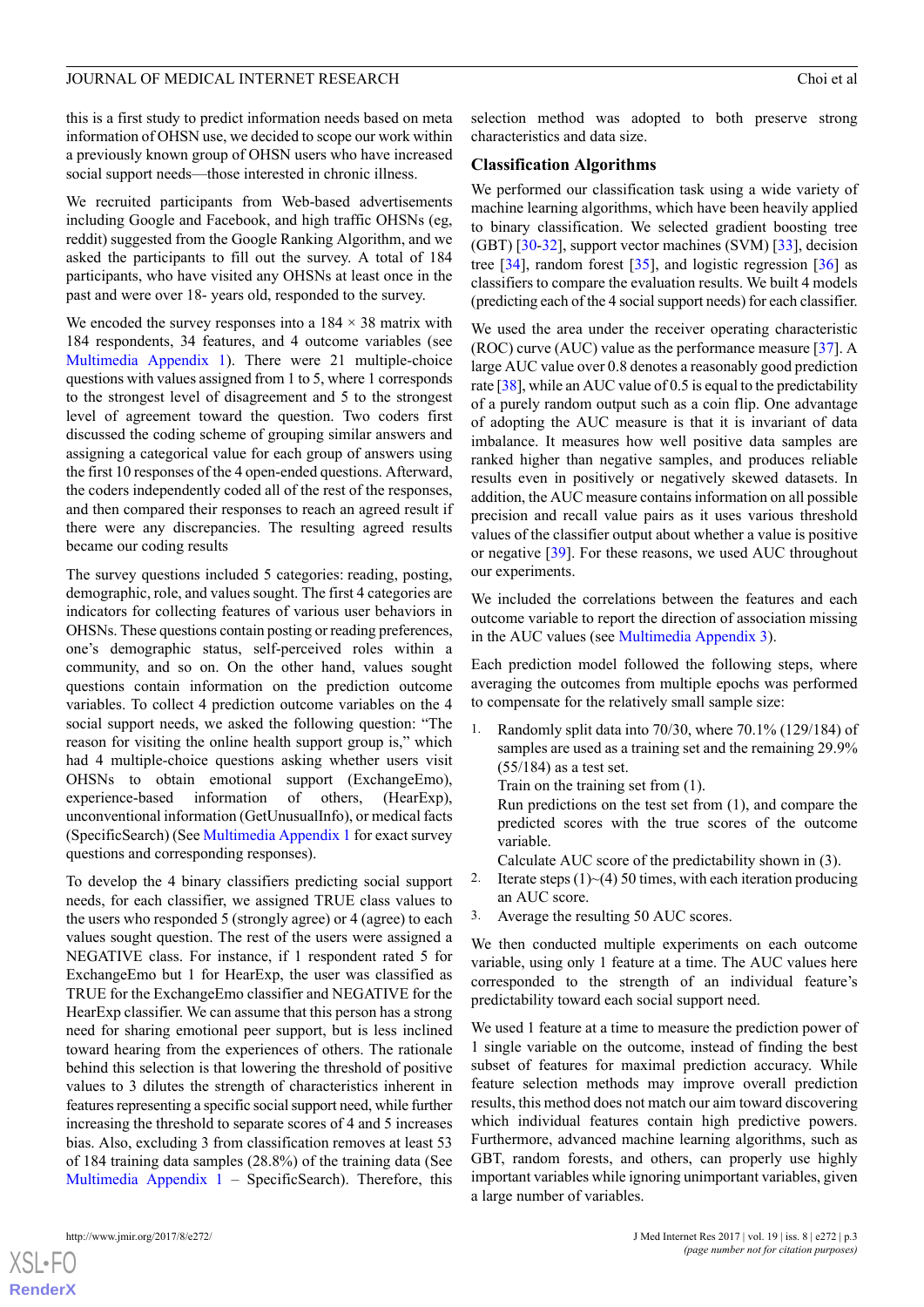All the data training and prediction processes were performed with Matlab R2015a on an Intel Core i7-6700K CPU supported by a Windows 8.1 64-bit environment.

## *Results*

#### **Prediction Model Performance Results**

As shown in [Table 1](#page-3-0), the AUC scores ranged between 0.61 and 0.90 for all support needs. Of all models, GBT consistently produced superior AUC scores compared with others, except for predicting emotional support where it ranked second to SVMs. For this reason, we concluded that GBT could most accurately predict a user's social support need given survey features, and carried out subsequent analyses using this model.

#### **Feature Analysis Results**

[Figure 1](#page-4-0) shows the results of feature analysis. Each social support needed relies on a distinct set of features for prediction. Again, AUC scores were used to indicate the strength of a feature in its predictability of a user's social support need. To provide a better understanding on which features are of actual importance, we devoted the rest of this section to interpreting the results of these AUC scores. We also present the individual scores to provide better information (see [Multimedia Appendix](#page-7-11) [2\)](#page-7-11).

Two features out of the Demographic Information category (PatientOrCare and Satisfaction) proved to be significant in predicting social support needs, especially if the user required experience-based information. The high prediction score for experience-based information in the 'PatientOrCare' feature indicates that users are more likely to visit OHSNs in search of others' experiences when they are patients themselves rather than caregivers. The 'Satisfaction' feature describes that OHSN users seeking for the fourth social support need, medical facts, have a substantially lower satisfaction level upon using OHSNs compared with other users. Meanwhile, whether a user was introduced to an OHSN through recommendation or Web search did not affect the predictability of any of the 4 social support needs (FindSearch/FindRecommend). Features such as users' sex, whether someone nearby or a doctor introduced a user to an OHSN, also did not strongly influence the predictability for any of the 4 social support needs.

<span id="page-3-0"></span>Features from the Reading Behavior category showed notable characteristics that differ between social support groups. For example, users who trust others were most likely to seek emotional support (TrustOthers), while those who search for evidence in postings were likely to search for experience-based or fact-based information (NeedEvidence).

The 'Need Evidence' feature was particularly important in that it functioned differently in predicting emotional and informational support. While searching for evidence was not an important feature for predicting emotional support, it largely affected the predictability of the 3 variants of informational support: experience-based information, unconventional information, and medical facts. Users either searching for the experiences of others or medical facts are bound to be skeptical of what was posted and would carefully look for cues of evidence that support the validity of the posted content. However, this feature was less important to those seeking unconventional information, as for such people the type of information they were searching for may often lack concrete scientific evidence but still be worth knowing.

The Posting Behavior category contained the strongest individual features when it came to predicting emotional support. In fact, 8 of 10 features from this category had the strongest predictability when predicting emotional support needs. Users seeking this social support type were most likely to post frequently (PostFreq), ask questions (AskQ), and share their personal stories and emotions with others (SharePersonal/ShareEmo).

The greatest significance of this category lies in the fact that these features not only help predict which type of social support a user seeks, but even depict how active he/she is as a community member. The number of posts and threads he/she posts rather than reading patterns often determines the activeness of a user within an online community. How frequently one posts (PostFreq), how often one starts up conversations (InitDiscussion), how often one shares opinions with others (ShareOpinion) all serve as measuring sticks. From this perspective, posting behavior can function as an indicator to measure what drives users to actively participate in online communities. Overall, results from this category clearly represent that users of this support need are likely to be the most active users within a community.

The Role category was based on the understanding of users themselves on their self-perceived roles within an OHSN. Contrary to our expectations, features of the Role category did not capture distinguishable characteristics among different social support needs. All role features showed the highest values in predicting users of emotional support.

**Table 1.** Comparison of different classifier models for obtaining AUC values.

|                              | Classification algorithms |                        |               |               |                     |  |
|------------------------------|---------------------------|------------------------|---------------|---------------|---------------------|--|
|                              | Gradient boosting tree    | Support vector machine | Decision tree | Random forest | Logistic regression |  |
| Emotional support            | 0.87                      | 0.89                   | 0.78          | 0.85          | 0.77                |  |
| Experience-based information | 0.86                      | 0.80                   | 0.76          | 0.83          | 0.74                |  |
| Unconventional information   | 0.80                      | 0.75                   | 0.69          | 0.75          | 0.66                |  |
| Medical facts                | 0.83                      | 0.72                   | 0.67          | 0.83          | 0.61                |  |

[XSL](http://www.w3.org/Style/XSL)•FO **[RenderX](http://www.renderx.com/)**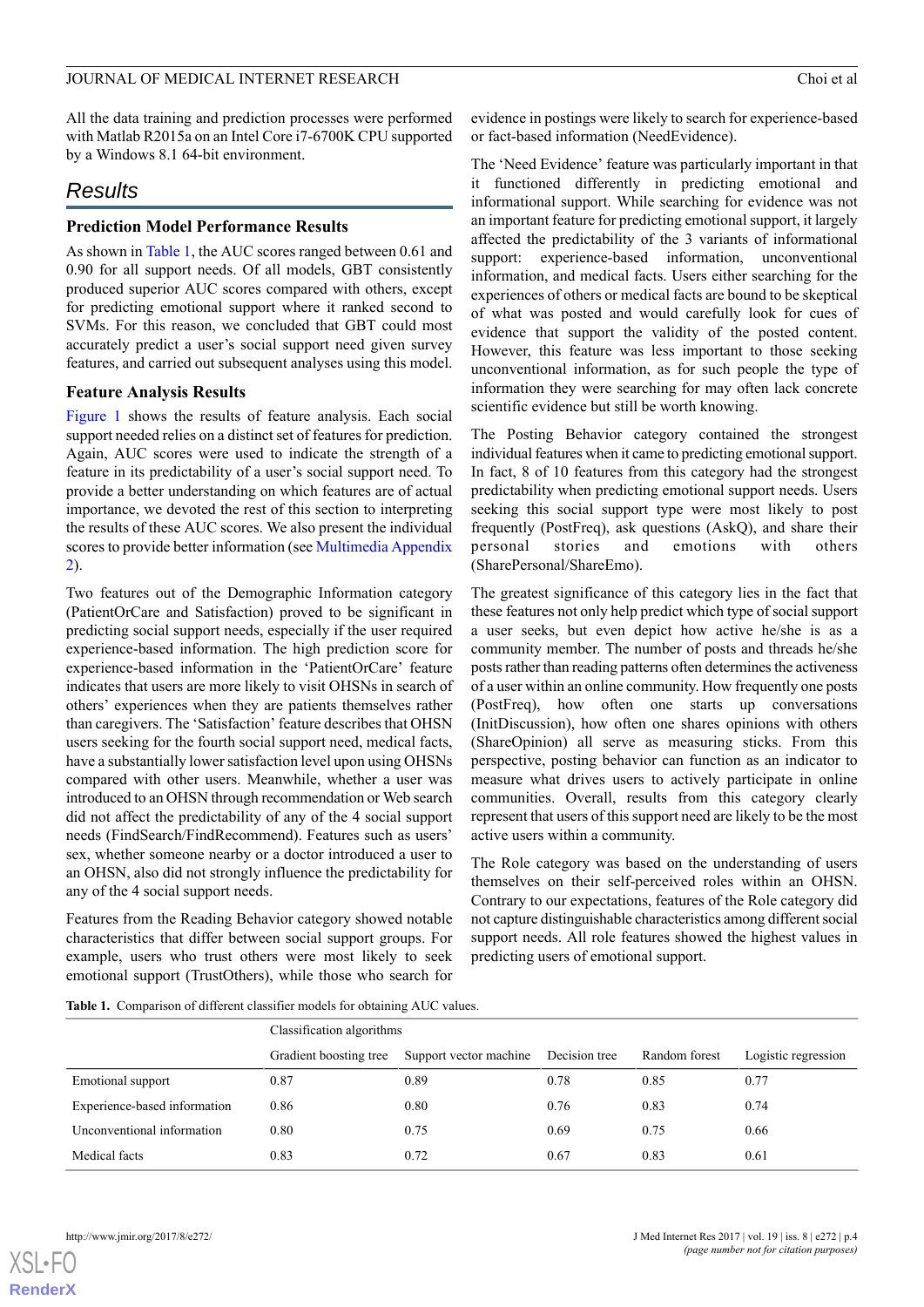<span id="page-4-0"></span>



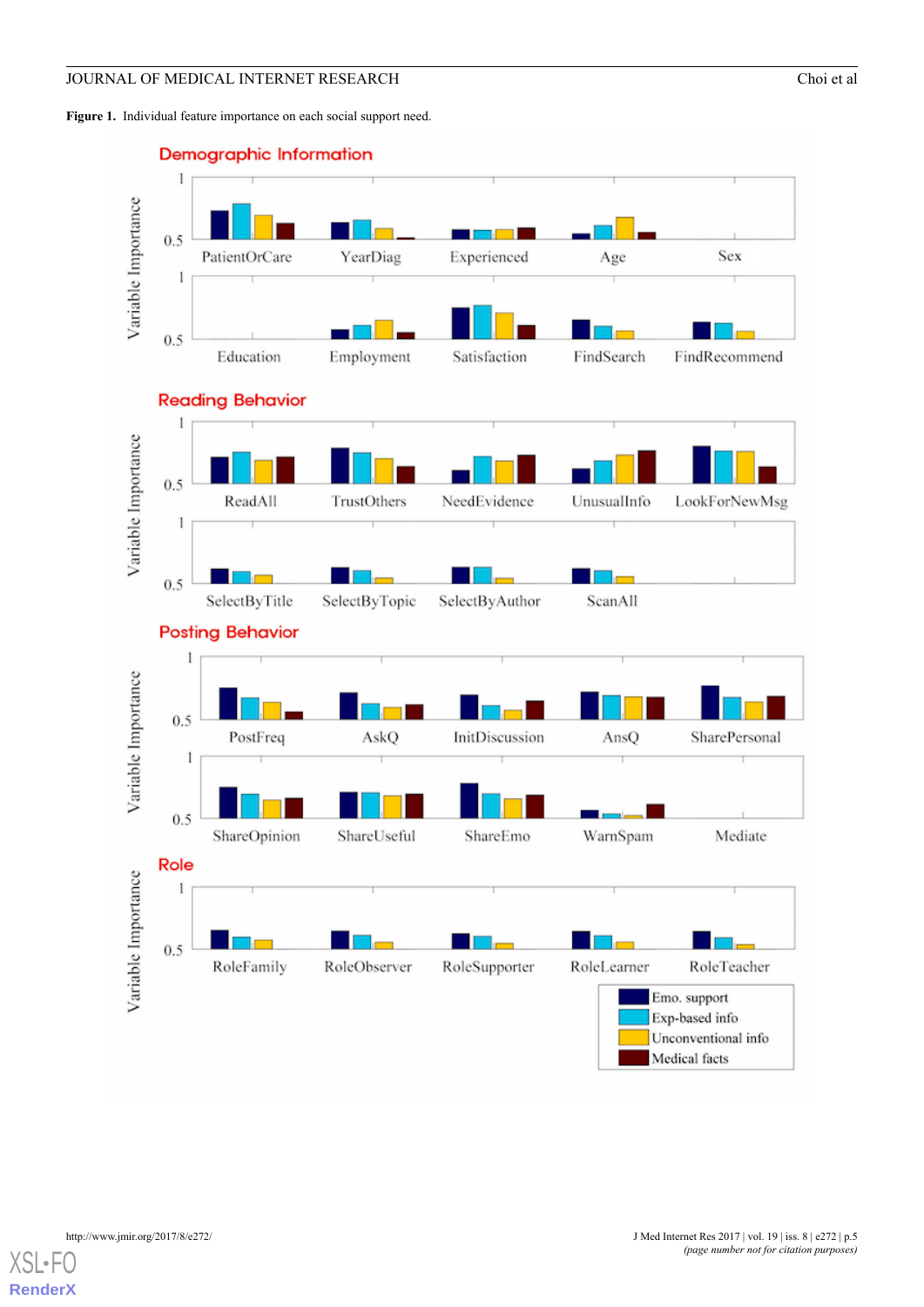## *Discussion*

#### **Qualitative Analysis on Prediction Results**

Prediction scores, AUC scores in this study, show how our model is capable of accurately predicting the 4 social support needs using features from demographic information, reading behaviors, posting behaviors, and self-perceived roles. Using our model, OHSN administrators can categorize their users based on their social support needs. They can better understand whether patients visit their communities in need of emotional support, experience-based knowledge, or other needs, and provide tailored measures to help users fulfill such desires. Our results showed that the posting activities, more so than their perceived roles or demographic information, had high predictability for social support needs.

Our features can be used to identify the characteristics of active users. Likewise, they can also pinpoint the characteristics for user groups that represent inactive and stationary users. Users with the social support need for medical facts closely fit the description of inactive users, having the lowest prediction scores when using "Satisfaction," "TrustOthers," "LookForNewMsg," and "PostFreq" features. Compared with other support needs, users seeking for medical facts were less likely to read new messages (LookForNewMsg), trust what is posted by others (TrustOthers), and post threads on community boards (PostFreq). In sum, users with the social support need of medical facts were less likely to express themselves in OHSNs compared with other users; thus, partially contributing to the retention or user migration problems mentioned earlier. This knowledge can be used to inform OHSN moderators concerned with the activity level within a community.

Our approach discovering the relationship between OHSN usage patterns and social support types is also shown in work by Wang et al. [\[40](#page-9-0)]. Predicted user participation levels using posting behaviors and log data to find that companionship within members lead to low attrition rates [[41\]](#page-9-1) found that patients with depression frequently seek interaction with others, which lead to improvements in emotional conditions. Yet these studies have not investigated directly predicting how much each user wants a particular social support need. Predictions using data collected from different time periods will help researchers track the transitioning nature of support needs, such as how users in search of medical facts may gradually shift toward providing and seeking emotional support and experience-based knowledge as they become settled within a community.

#### **Survey Data, User-Generated Data, and User Log Data**

Our framework validated through survey data provides a starting point to use user-generated data and log data in OHSNs in predicting social support needs. Even though we used the survey data in this study, we believe that it is worthwhile to compare with other data from different sources. Thus, we compared the advantages and disadvantages of using survey data, user-generated data, and log data in OHSNs for predicting social support needs (see [Table 2\)](#page-6-0).

Survey data, as seen from our study, collects direct responses from the OHSN users, such as one's level of agreement or opinion on a particular characteristic. While surveys can cover all necessary features required for prediction directly from the participants, they are costly in data collection. Response rate and completeness are also challenging factors.

User-generated data include posting behaviors, post contents, and their associated log data; from this data, we can generate total word count, sentiment of the post, and posting frequency. These data, in contrast to the survey data, can be easily collected. OHSNs over different resources allow users to continuously interact with each other and produce contents, which directly represent their imminent needs. Such information can be collected over time via text crawling, but requires expertise on natural language processing and data mining to be applied for prediction.

The last data form, user log data, provides click and page view information, search history, and connection time. The vastness of this type of data affords unique opportunities for new discoveries. Predictions based on the objective datasets, such as user logs, will give more realistic results that reflect the real user intentions compared with survey data. The challenge is that such data are usually difficult to obtain because it requires a proprietary access.

Given that user-generated data and user-log data are unstructured and noisy, our work provides guidelines on what features should researchers focus in considering for accurate prediction. For instance, user postings can be analyzed using natural language processing techniques, such as sentiment analysis and topic modeling to see if the writer requires emotional support. Search history logs can provide information on what types of postings the user is interested in. These processes can boost the prediction performance further and provide more insights.

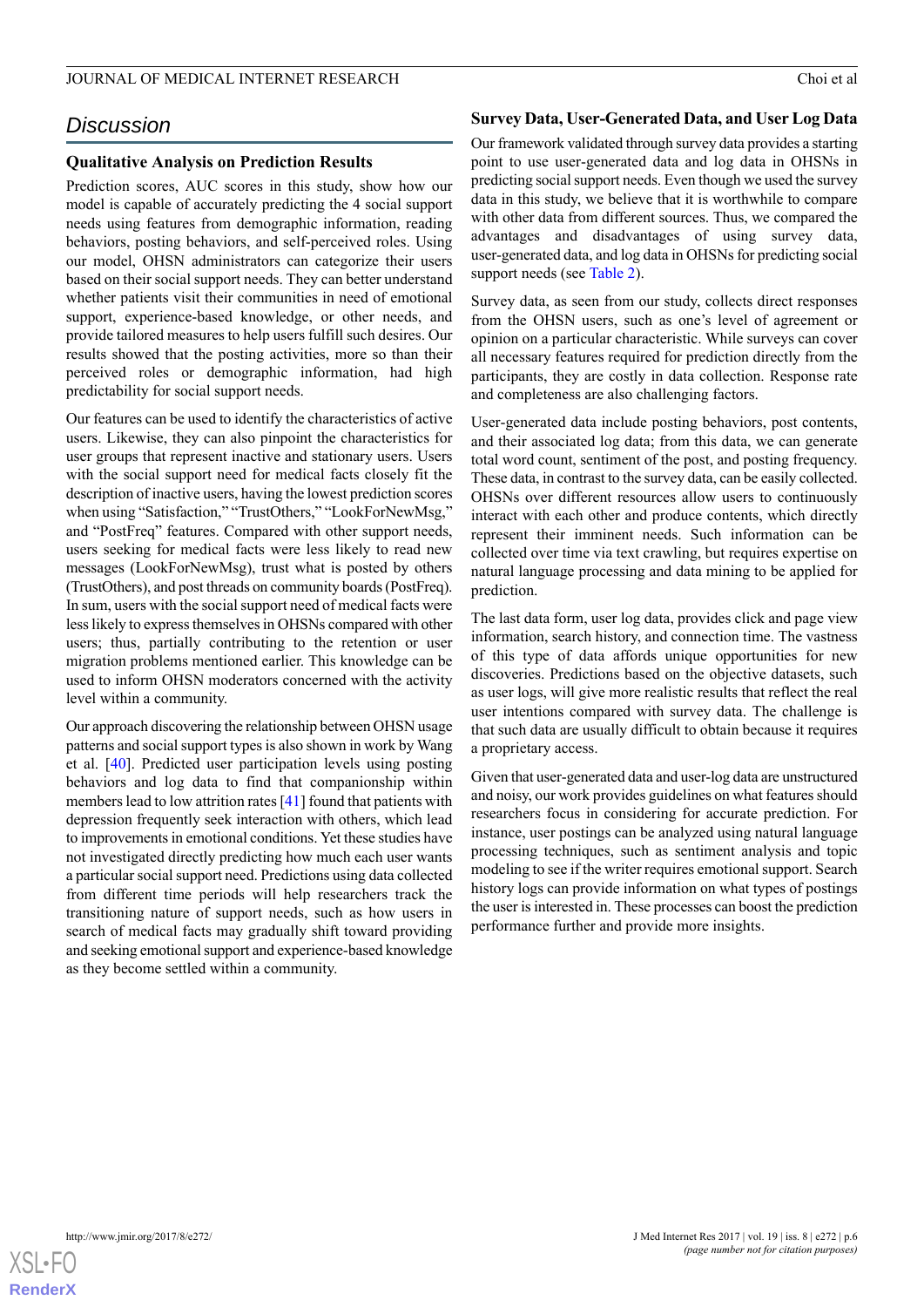#### <span id="page-6-0"></span>**Table 2.** Comparison of different data sources for prediction in OHSNs

| Data source                       | Survey data                                                   | User-generated data                                             | User log data                                                             |  |
|-----------------------------------|---------------------------------------------------------------|-----------------------------------------------------------------|---------------------------------------------------------------------------|--|
|                                   | (high-level data)                                             | (mid-level data)                                                | (low-level data)                                                          |  |
| Effort required to collect data   |                                                               |                                                                 |                                                                           |  |
|                                   | Design questionnaires                                         | Perform text mining                                             | Extract data from server database                                         |  |
|                                   | Conduct surveys                                               | Apply natural language processing<br>on text                    |                                                                           |  |
| Data generation rate              |                                                               |                                                                 |                                                                           |  |
|                                   | Slow                                                          | Fast                                                            | Instantaneous                                                             |  |
|                                   | Need to conduct new survey to get<br>recent data              | Hundreds of posts written by users<br>everyday                  | New generated with every user action<br>(eg, access time, search history) |  |
| Interpretability                  |                                                               |                                                                 |                                                                           |  |
|                                   | Very easy to understand                                       | Relatively easy to understand                                   | Difficult to derive meaning from raw<br>data                              |  |
|                                   | Questions directly suited to user's<br>intentions             | Requires data processing to extract<br>features from long texts | Requires insight on what features to<br>obtain from given data            |  |
| Data types                        |                                                               |                                                                 |                                                                           |  |
|                                   | Numerical data                                                | Text data                                                       | Periodical data                                                           |  |
|                                   | (eg, scale of $1 \sim 10$ )                                   | (eg, title, user posts, comments)                               | (eg, access time)                                                         |  |
|                                   | Demographic information (eg, age,<br>sex, region)             |                                                                 | Demographic information (eg, user<br>profile information)                 |  |
|                                   | Text data for open-ended questions                            |                                                                 | Hypertext data (eg. accessed links)                                       |  |
|                                   |                                                               |                                                                 | Text data (eg, keywords typed in for<br>search)                           |  |
| <b>Obtainable characteristics</b> |                                                               |                                                                 |                                                                           |  |
|                                   | A user's (dis)agreement toward a<br>particular characteristic | Words that represent a user's main<br>interests or concerns     | Visiting frequency                                                        |  |
|                                   | Open-ended answers toward a<br>question                       | Response to a particular article                                | Reading preference                                                        |  |
|                                   |                                                               |                                                                 | Search preference                                                         |  |
|                                   |                                                               |                                                                 |                                                                           |  |

#### **Limitations and Future Work**

Our sample size was relatively small for prediction and our model was based on the survey data, which is due to the low-response rate from the survey recipients [\[17](#page-8-5),[42\]](#page-9-2). Nonetheless, our high-quality data from survey responses in this study can be used as a good example of users' social needs and other characteristics, which can be predicted using other data sources in future work.

Another potential downfall of surveys is that participants might conceal their true thoughts in fear of being evaluated by others. Although it is challenging to identify the level of honesty in each participant's responses, we can assume the consistent patterns in our prediction results serve as proof that the majority of survey participants completed their survey truthfully.

Our prediction model was less effective in predicting social support needs using results from open-ended questions (FindSearch, FindRecommend, SelectByTitle, SelectByTopic, SelectByAuthor, ScanAll, and questions from the Role category). Not only were individual prediction scores low compared with multiple-answer questions (see [Figure 1\)](#page-4-0), but

[XSL](http://www.w3.org/Style/XSL)•FO **[RenderX](http://www.renderx.com/)**

all prediction results showed a regular pattern of decrease as they moved from predicting emotional support to medical facts.

The low-prediction scores are a result of low participation in answering open-ended questions. Unlike multiple-answer questions, the response rates of open-ended questions were in general under 50% (see [Multimedia Appendix 1](#page-7-9)). Although GBT is capable of using features with missing values [\[31](#page-8-26)], one cannot expect significant prediction scores when using features with such handicaps.

Future work should also include expanding our data size by collecting features we found useful in this model from various sources, such as user-generated data and log data. A larger dataset means that cross-validation and other techniques can be applied to further increase accuracy. We can also expand the search scope to patients with acute diseases, who tend to show more information-oriented needs compared with those in chronic conditions.

#### **Conclusion**

We developed a technical framework to predict the social support needs of OHSN users using users' values and reported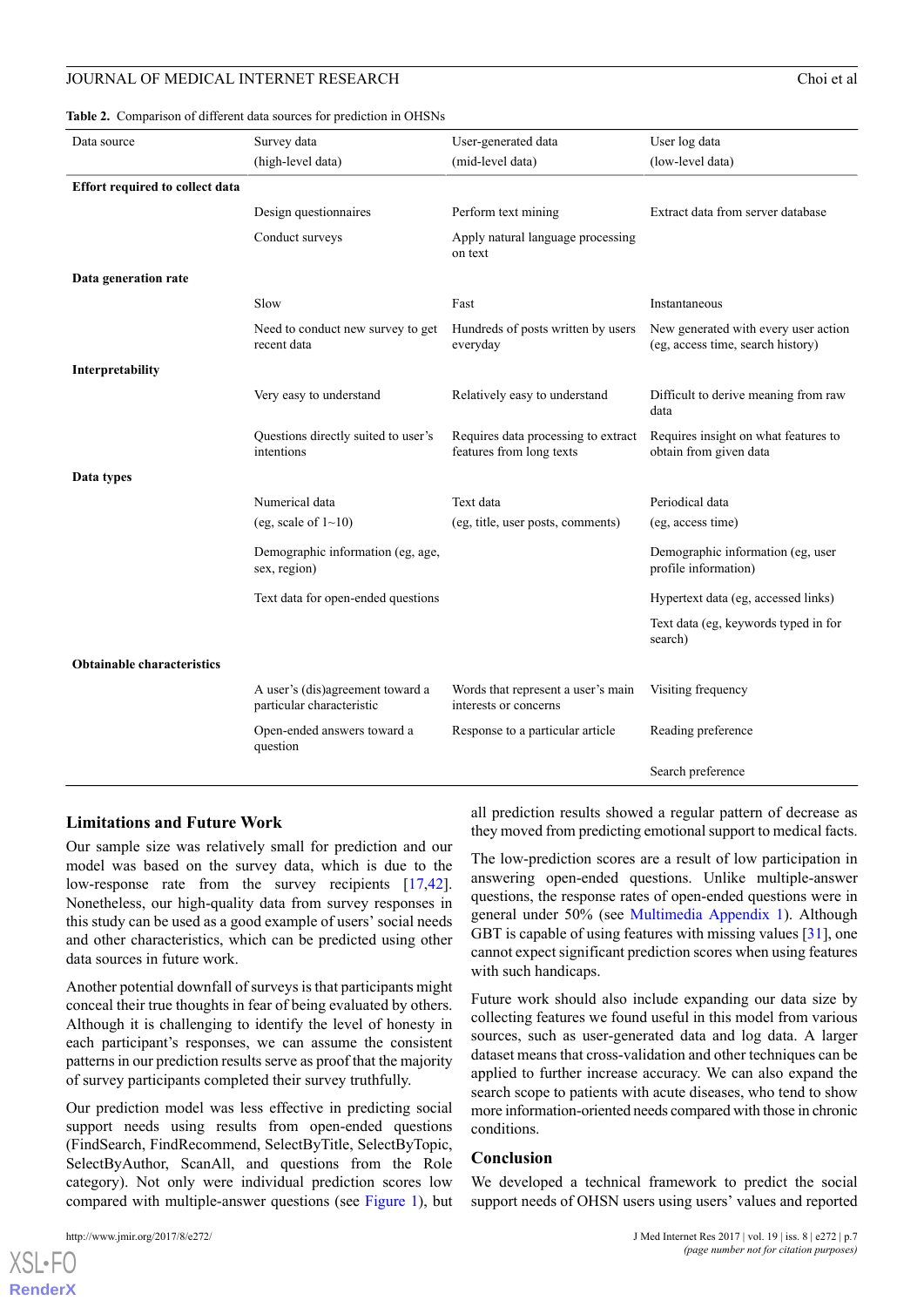OHSN usage patterns based on survey data. We found dominant features that contributed to successful predictions, not only in predicting a user's desired support needs but also in his/her level of participation. We showed how different granularity of data around OHSN use can be collected and used to make further predictions on OHSN users' social support needs. We also presented strategies for OHSN administrators to identify the characteristics of users and what values they seek.

Our research contributes to not only understanding the different types of OHSN users but also accurately classifying them according to usage patterns. We thus provide a stepping-stone to understanding what features are found to be important in predicting social support needs and what data sources are realistic in being used as a training data for constructing a prediction model. The value of our methodology lies in assisting administrators and moderators by providing them with guidance on what type of support users can benefit most from. We provide a stepping-stone to improving retention in OHSNs. Our study contributes to OHSN as an intervention tool to improve health behavior and social support.

#### **Conflicts of Interest**

<span id="page-7-9"></span>None declared.

#### **Multimedia Appendix 1**

Survey questions and results.

<span id="page-7-11"></span>[[PDF File \(Adobe PDF File\), 61KB](http://www.jmir.org/article/downloadSuppFile/7660/52859) - [jmir\\_v19i8e272\\_app1.pdf](http://www.jmir.org/article/downloadSuppFile/7660/52859) ]

### **Multimedia Appendix 2**

<span id="page-7-10"></span>Area under ROC curve (AUC) scores of individual features and target variables.

[[PDF File \(Adobe PDF File\), 18KB](http://www.jmir.org/article/downloadSuppFile/7660/52860) - [jmir\\_v19i8e272\\_app2.pdf](http://www.jmir.org/article/downloadSuppFile/7660/52860) ]

### **Multimedia Appendix 3**

Correlation scores of individual features and target variables.

<span id="page-7-0"></span>[[PDF File \(Adobe PDF File\), 17KB](http://www.jmir.org/article/downloadSuppFile/7660/52861) - [jmir\\_v19i8e272\\_app3.pdf](http://www.jmir.org/article/downloadSuppFile/7660/52861) ]

#### <span id="page-7-1"></span>**References**

- <span id="page-7-2"></span>1. Uchino B. Social Support and Physical Health: Understanding the Health Consequences of Relationships. New Haven: Yale University Press; 2004.
- <span id="page-7-3"></span>2. Langford CP, Bowsher J, Maloney JP, Lillis PP. Social support: a conceptual analysis. J Adv Nurs 1997;25:95-100. [Medline: [9004016\]](http://www.ncbi.nlm.nih.gov/entrez/query.fcgi?cmd=Retrieve&db=PubMed&list_uids=9004016&dopt=Abstract)
- <span id="page-7-4"></span>3. Slevin M, Nichols S, Downer S, Wilson P, Lister T, Arnott S, et al. Emotional support for cancer patients: what do patients really want? Br J Cancer 1996;74:1275-1279. [doi: [10.1038/bjc.1996.529](http://dx.doi.org/10.1038/bjc.1996.529)]
- <span id="page-7-5"></span>4. Tilden VP, Weinert C. Social support and the chronically ill individual. Nurs Clin North Am 1987;22:613-620. [Medline: [3649795\]](http://www.ncbi.nlm.nih.gov/entrez/query.fcgi?cmd=Retrieve&db=PubMed&list_uids=3649795&dopt=Abstract)
- 5. Krause N. Journal of Gerontology. 1986. Social Support, Stress, and Well-Being Among Older Adults URL: [https://academic.](https://academic.oup.com/geronj/article-abstract/41/4/512/625528/Social-Support-Stress-and-Well-Being-Among-Older?redirectedFrom=fulltext) [oup.com/geronj/article-abstract/41/4/512/625528/](https://academic.oup.com/geronj/article-abstract/41/4/512/625528/Social-Support-Stress-and-Well-Being-Among-Older?redirectedFrom=fulltext) [Social-Support-Stress-and-Well-Being-Among-Older?redirectedFrom=fulltext](https://academic.oup.com/geronj/article-abstract/41/4/512/625528/Social-Support-Stress-and-Well-Being-Among-Older?redirectedFrom=fulltext) [accessed 2017-07-09] [\[WebCite Cache ID](http://www.webcitation.org/6rqFPUFD7) [6rqFPUFD7\]](http://www.webcitation.org/6rqFPUFD7)
- <span id="page-7-6"></span>6. Chelf JH, Agre P, Axelrod A, Cheney L, Cole DD, Conrad K, et al. Cancer-related patient education: an overview of the last decade of evaluation and research. Oncol Nurs Forum 2001;28:1139-1147. [Medline: [11517847\]](http://www.ncbi.nlm.nih.gov/entrez/query.fcgi?cmd=Retrieve&db=PubMed&list_uids=11517847&dopt=Abstract)
- <span id="page-7-7"></span>7. Hwang KO, Trickey AW, Graham AL, Thomas EJ, Street RL, Kraschnewski JL, et al. Acceptability of narratives to promote colorectal cancer screening in an online community. Prev Med 2012;54:405-407 [[FREE Full text](http://europepmc.org/abstract/MED/22498021)] [doi: [10.1016/j.ypmed.2012.03.018\]](http://dx.doi.org/10.1016/j.ypmed.2012.03.018) [Medline: [22498021](http://www.ncbi.nlm.nih.gov/entrez/query.fcgi?cmd=Retrieve&db=PubMed&list_uids=22498021&dopt=Abstract)]
- <span id="page-7-8"></span>8. Powell JA, Lowe P, Griffiths FE, Thorogood M. A critical analysis of the literature on the Internet and consumer health information. J Telemed Telecare 2005;11(Suppl 1):41-43. [doi: [10.1258/1357633054461642\]](http://dx.doi.org/10.1258/1357633054461642) [Medline: [16035990](http://www.ncbi.nlm.nih.gov/entrez/query.fcgi?cmd=Retrieve&db=PubMed&list_uids=16035990&dopt=Abstract)]
- 9. Erfani S, Abedin B, Daneshgar F. A qualitative evaluation of communication in Ovarian Cancer Facebook communities. 2013 Presented at: International Conference on Information Society (i-Society); June 24 - 26, 2013; Toronto, Canada p. 270-272.
- 10. Holt-Lunstad J, Smith TB, Layton JB. Social relationships and mortality risk: a meta-analytic review. PLoS Med 2010;7:e1000316 [\[FREE Full text\]](http://dx.plos.org/10.1371/journal.pmed.1000316) [doi: [10.1371/journal.pmed.1000316\]](http://dx.doi.org/10.1371/journal.pmed.1000316) [Medline: [20668659\]](http://www.ncbi.nlm.nih.gov/entrez/query.fcgi?cmd=Retrieve&db=PubMed&list_uids=20668659&dopt=Abstract)
- 11. Akey JE, Rintamaki LS, Kane TL. Health Belief Model deterrents of social support seeking among people coping with eating disorders. J Affect Disord 2013;145:246-252. [doi: [10.1016/j.jad.2012.04.045](http://dx.doi.org/10.1016/j.jad.2012.04.045)] [Medline: [22840616](http://www.ncbi.nlm.nih.gov/entrez/query.fcgi?cmd=Retrieve&db=PubMed&list_uids=22840616&dopt=Abstract)]

[XSL](http://www.w3.org/Style/XSL)•FO **[RenderX](http://www.renderx.com/)**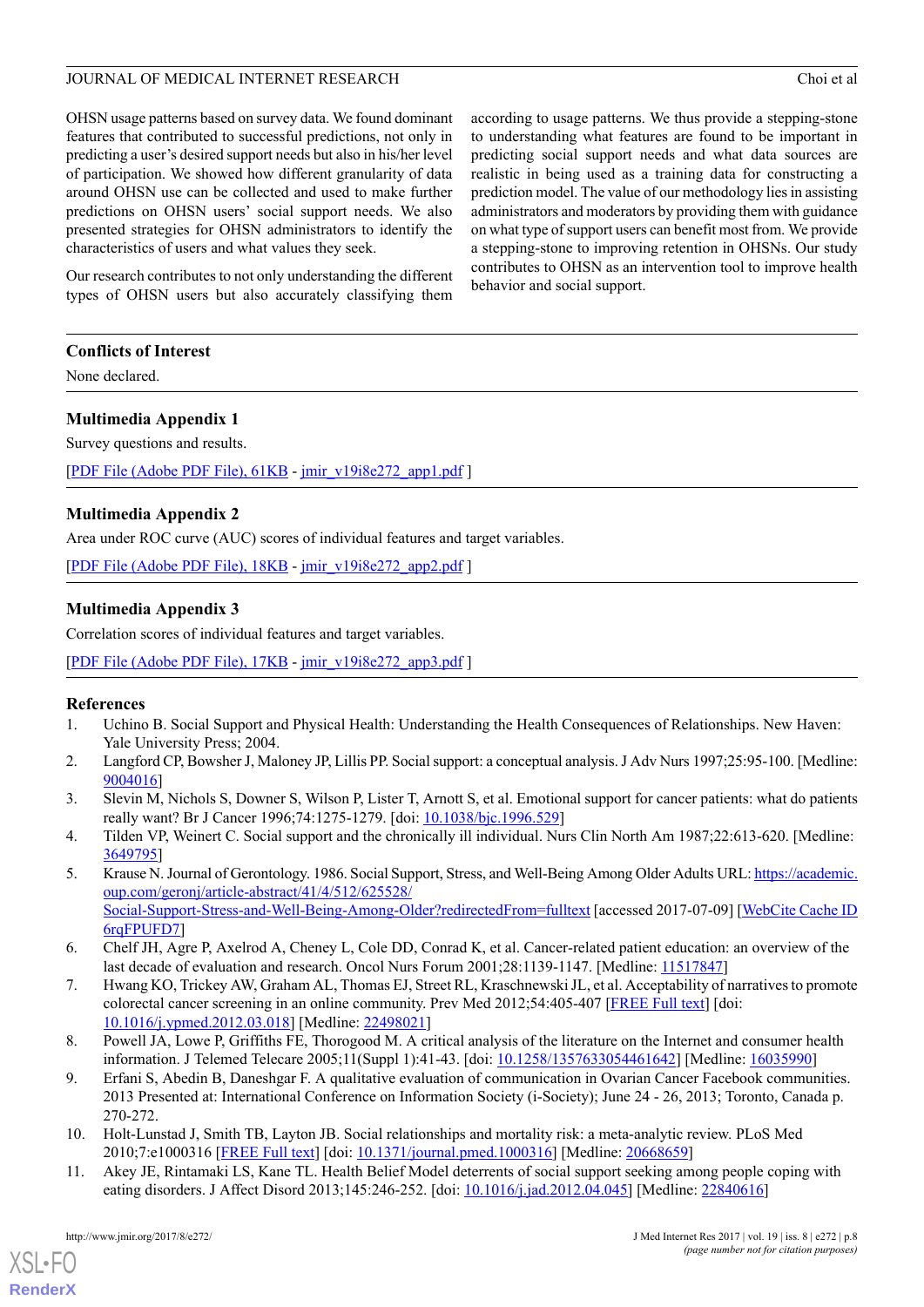- <span id="page-8-1"></span><span id="page-8-0"></span>12. Kurtz L. Self-Help and Support Groups: A Handbook for Practitioners. Thousand Oaks, CA: Sage; 1997.
- 13. Frost JH, Massagli MP. Social uses of personal health information within PatientsLikeMe, an online patient community: what can happen when patients have access to one another's data. J Med Internet Res 2008;10:e15 [\[FREE Full text\]](http://www.jmir.org/2008/3/e15/) [doi: [10.2196/jmir.1053](http://dx.doi.org/10.2196/jmir.1053)] [Medline: [18504244](http://www.ncbi.nlm.nih.gov/entrez/query.fcgi?cmd=Retrieve&db=PubMed&list_uids=18504244&dopt=Abstract)]
- <span id="page-8-3"></span><span id="page-8-2"></span>14. Nath C, Huh J, Adupa AK, Jonnalagadda SR. Website sharing in online health communities: a descriptive analysis. J Med Internet Res 2016;18:e11 [[FREE Full text\]](http://www.jmir.org/2016/1/e11/) [doi: [10.2196/jmir.5237](http://dx.doi.org/10.2196/jmir.5237)] [Medline: [26764193](http://www.ncbi.nlm.nih.gov/entrez/query.fcgi?cmd=Retrieve&db=PubMed&list_uids=26764193&dopt=Abstract)]
- <span id="page-8-4"></span>15. Dobson R, Whittaker R, Murphy R, Khanolkar M, Miller S, Naylor J, et al. The use of mobile health to deliver self-management support to young people with type 1 diabetes: a cross-sectional survey. JMIR Diabetes 2017;2:e4. [doi: [10.2196/diabetes.7221](http://dx.doi.org/10.2196/diabetes.7221)]
- 16. Newman MW, Lauterbach D, Munson SA, Resnick P, Morris ME. It's not that I don't have problems, I'm just not putting them on Facebook: Challenges and opportunities in using online social networks for health. In: Proceedings of ACM 2011 Conference on Computer Supported Cooperative Work.: ACM; 2011 Presented at: Proceedings of the ACM Conference on Computer supported Cooperative Work; March 19-23, 2011; Hangzhou, China. [doi: [10.1145/1958824.1958876\]](http://dx.doi.org/10.1145/1958824.1958876)
- <span id="page-8-6"></span><span id="page-8-5"></span>17. Huh J, Kwon BC, Kim S, Lee S, Choo J, Kim J, et al. Personas in online health communities. J Biomed Inform 2016;63:212-225. [doi: [10.1016/j.jbi.2016.08.019](http://dx.doi.org/10.1016/j.jbi.2016.08.019)] [Medline: [27568913](http://www.ncbi.nlm.nih.gov/entrez/query.fcgi?cmd=Retrieve&db=PubMed&list_uids=27568913&dopt=Abstract)]
- <span id="page-8-7"></span>18. Huh J, Kwon B, Choo J, Kim S, Yi J. Coddlers, scientists, adventurers, and opportunists: personas to inform online health community development. arXiv:1506.09191 2015:1.
- <span id="page-8-8"></span>19. Otto P, Simon M. Dynamic perspectives on social characteristics and sustainability in online community networks. Syst Dyn Rev 2008;24:321-347. [doi: [10.1002/sdr.403](http://dx.doi.org/10.1002/sdr.403)]
- <span id="page-8-9"></span>20. McCambridge J, Kalaitzaki E, White IR, Khadjesari Z, Murray E, Linke S, et al. Impact of length or relevance of questionnaires on attrition in online trials: randomized controlled trial. J Med Internet Res 2011;13:e96. [doi: [10.2196/jmir.1733](http://dx.doi.org/10.2196/jmir.1733)]
- <span id="page-8-10"></span>21. Poirier J, Cobb NK. Social influence as a driver of engagement in a web-based health intervention. J Med Internet Res 2012;14:e36 [\[FREE Full text\]](http://www.jmir.org/2012/1/e36/) [doi: [10.2196/jmir.1957\]](http://dx.doi.org/10.2196/jmir.1957) [Medline: [22356829\]](http://www.ncbi.nlm.nih.gov/entrez/query.fcgi?cmd=Retrieve&db=PubMed&list_uids=22356829&dopt=Abstract)
- <span id="page-8-11"></span>22. Xu Y, Yang Y, Cheng Z, Lim J. Retaining and attracting users in social networking services: an empirical investigation of cyber migration. The Journal of Strategic Information Systems 2014;23:239-253. [doi: [10.1016/j.jsis.2014.03.002\]](http://dx.doi.org/10.1016/j.jsis.2014.03.002)
- <span id="page-8-12"></span>23. Watkins S. What the Migration to Social-Network Sites, Games, and Anytime, Anywhere Media Means for our Future. Boston, MA: Beacon Press; 2009.
- 24. Kumar S, Zafarani R, Liu H. Understanding User Migration Patterns in Social Media. 2011 Presented at: AAAI'11 Proceedings of the Twenty-Fifth AAAI Conference on Artificial Intelligence; August 8-11, 2011; San Francisco, CA p. 1204-1209.
- <span id="page-8-13"></span>25. van der Eijk M, Faber MJ, Aarts JWM, Kremer JAM, Munneke M, Bloem BR. Using online health communities to deliver patient-centered care to people with chronic conditions. J Med Internet Res 2013;15:e115 [[FREE Full text](http://www.jmir.org/2013/6/e115/)] [doi: [10.2196/jmir.2476](http://dx.doi.org/10.2196/jmir.2476)] [Medline: [23803284](http://www.ncbi.nlm.nih.gov/entrez/query.fcgi?cmd=Retrieve&db=PubMed&list_uids=23803284&dopt=Abstract)]
- <span id="page-8-15"></span><span id="page-8-14"></span>26. Love B, Crook B, Thompson CM, Zaitchik S, Knapp J, Lefebvre L, et al. Exploring psychosocial support online: a content analysis of messages in an adolescent and young adult cancer community. Cyberpsychol Behav Soc Netw 2012;15:555-559. [doi: [10.1089/cyber.2012.0138\]](http://dx.doi.org/10.1089/cyber.2012.0138) [Medline: [22970826\]](http://www.ncbi.nlm.nih.gov/entrez/query.fcgi?cmd=Retrieve&db=PubMed&list_uids=22970826&dopt=Abstract)
- <span id="page-8-16"></span>27. Gottlieb BH, Bergen AE. Social support concepts and measures. J Psychosom Res 2010;69:511-520. [doi: [10.1016/j.jpsychores.2009.10.001](http://dx.doi.org/10.1016/j.jpsychores.2009.10.001)] [Medline: [20955871](http://www.ncbi.nlm.nih.gov/entrez/query.fcgi?cmd=Retrieve&db=PubMed&list_uids=20955871&dopt=Abstract)]
- <span id="page-8-26"></span><span id="page-8-17"></span>28. Ware J, Kosinski M, Dewey J, Gandek B. SF-36 Health Survey: Manual and Interpretation Guide. Boston: New England Medical Center; 1993. URL: [http://czresearch.com/info/SF36\\_healthsurvey\\_ch6.pdf](http://czresearch.com/info/SF36_healthsurvey_ch6.pdf) [accessed 2017-07-09] [[WebCite](http://www.webcitation.org/6rqG70oGB) [Cache ID 6rqG70oGB](http://www.webcitation.org/6rqG70oGB)]
- <span id="page-8-18"></span>29. Fox S, Duggan M. Health Online 2013. Washington, D.C: Pew Internet & American Life Project; 2013.
- <span id="page-8-19"></span>30. Becker C, Rigamonti R, Lepetit V, Fua P. Supervised feature learning for curvilinear structure segmentation. Med Image Comput Comput Assist Interv 2013;16(Pt 1):526-533. [Medline: [24505707\]](http://www.ncbi.nlm.nih.gov/entrez/query.fcgi?cmd=Retrieve&db=PubMed&list_uids=24505707&dopt=Abstract)
- <span id="page-8-20"></span>31. Friedman J, Hastie T, Tibshirani R. The elements of statistical learning. Springer series in statistics. Berlin, Germany: Springer; 2001.
- <span id="page-8-21"></span>32. Natekin A, Knoll A. Gradient boosting machines, a tutorial. Front Neurorobot 2013;7:21 [\[FREE Full text\]](https://dx.doi.org/10.3389/fnbot.2013.00021) [doi: [10.3389/fnbot.2013.00021\]](http://dx.doi.org/10.3389/fnbot.2013.00021) [Medline: [24409142\]](http://www.ncbi.nlm.nih.gov/entrez/query.fcgi?cmd=Retrieve&db=PubMed&list_uids=24409142&dopt=Abstract)
- <span id="page-8-23"></span><span id="page-8-22"></span>33. Chang C, Lin C. LIBSVM: a library for support vector machines. ACM Trans Intell Syst Technol 2011 Apr 01;2:1-27. [doi: [10.1145/1961189.1961199](http://dx.doi.org/10.1145/1961189.1961199)]
- <span id="page-8-24"></span>34. Myles AJ, Feudale RN, Liu Y, Woody NA, Brown SD. An introduction to decision tree modeling. J Chemometrics 2004;18:275-285. [doi: [10.1002/cem.873](http://dx.doi.org/10.1002/cem.873)]
- <span id="page-8-25"></span>35. Liaw A, Wiener M. Classification and regression by randomForest. R News 2002;2:22.
- 36. Fan R, Chang K, Hsieh C, Wang X, Lin C. LIBLINEAR: A library for large linear classification. J Mach Learn Res 2008;9:1874. [doi: [10.1145/1390681.1442794\]](http://dx.doi.org/10.1145/1390681.1442794)
- 37. Hanley JA, McNeil BJ. The meaning and use of the area under a receiver operating characteristic (ROC) curve. Radiology 1982;143:29-36. [doi: [10.1148/radiology.143.1.7063747\]](http://dx.doi.org/10.1148/radiology.143.1.7063747) [Medline: [7063747](http://www.ncbi.nlm.nih.gov/entrez/query.fcgi?cmd=Retrieve&db=PubMed&list_uids=7063747&dopt=Abstract)]
- 38. Metz C. Basic principles of ROC analysis. Seminars in Nuclear Medicine 1978:298.
- 39. Fawcett T. ROC graphs: notes and practical considerations for researchers. Machine Learning 2004;31:1-38.

 $XS$  $\cdot$ FC **[RenderX](http://www.renderx.com/)**